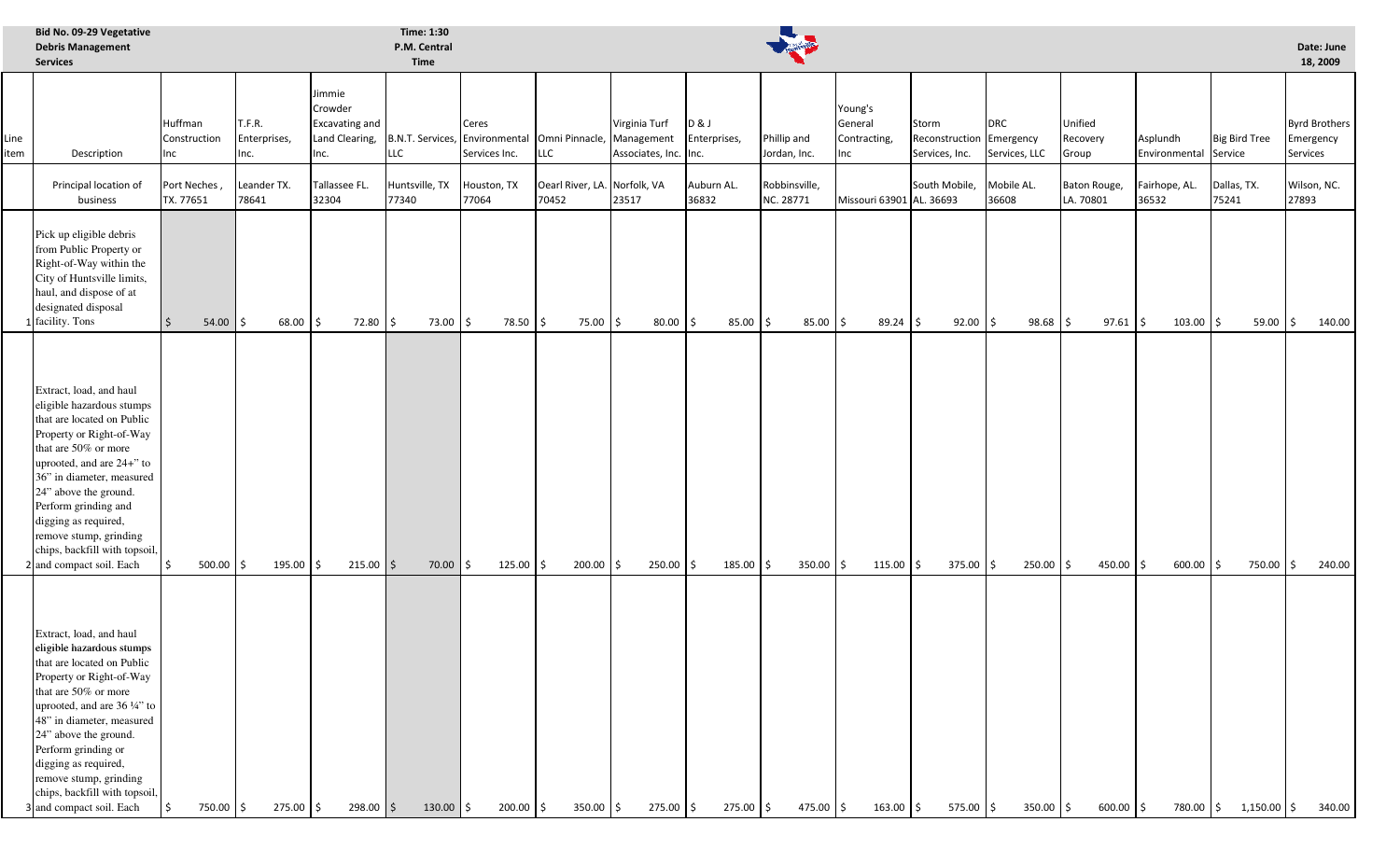|              | Bid No. 09-29 Vegetative<br><b>Debris Management</b><br><b>Services</b>                                                                                                                                                                                                                                                                                          |                                                                                                                                   |                     |                           |                                                                         |                            | Time: 1:30<br>P.M. Central<br><b>Time</b> |          |                                                      |      |                           |                             |            |                                           |  |                                                     |  |                             |                              |                      |                                   |  | Date: June<br>18, 2009  |  |                                               |                         |              |                |
|--------------|------------------------------------------------------------------------------------------------------------------------------------------------------------------------------------------------------------------------------------------------------------------------------------------------------------------------------------------------------------------|-----------------------------------------------------------------------------------------------------------------------------------|---------------------|---------------------------|-------------------------------------------------------------------------|----------------------------|-------------------------------------------|----------|------------------------------------------------------|------|---------------------------|-----------------------------|------------|-------------------------------------------|--|-----------------------------------------------------|--|-----------------------------|------------------------------|----------------------|-----------------------------------|--|-------------------------|--|-----------------------------------------------|-------------------------|--------------|----------------|
| Line<br>item | Description                                                                                                                                                                                                                                                                                                                                                      | Jimmie<br>Crowder<br>T.F.R.<br>Huffman<br>Excavating and<br>Construction<br>Enterprises,<br>Land Clearing,<br>Inc.<br>Inc.<br>Inc |                     | <b>LLC</b>                | Ceres<br>B.N.T. Services, Environmental Omni Pinnacle,<br>Services Inc. |                            | LLC                                       |          | Virginia Turf<br>Management<br>Associates, Inc. Inc. |      | D&J<br>Enterprises,       | Phillip and<br>Jordan, Inc. |            | Young's<br>General<br>Contracting,<br>Inc |  | Storm<br>Reconstruction Emergency<br>Services, Inc. |  | <b>DRC</b><br>Services, LLC | Unified<br>Recovery<br>Group |                      | Asplundh<br>Environmental Service |  | <b>Big Bird Tree</b>    |  | <b>Byrd Brothers</b><br>Emergency<br>Services |                         |              |                |
|              | Extract, load, and haul<br>eligible hazardous stumps<br>that are located on Public<br>Property or Right-of-Way<br>that are 50% or more<br>uprooted, and are larger<br>than 48" in diameter,<br>measured 24" above the<br>ground. Perform grinding<br>or digging as required,<br>remove stump, grinding<br>chips, and backfill with<br>topsoil, and compact soil. |                                                                                                                                   |                     |                           |                                                                         |                            |                                           |          |                                                      |      |                           |                             |            |                                           |  |                                                     |  |                             |                              |                      |                                   |  |                         |  |                                               |                         |              |                |
|              | 4 Each<br>Removal of hazardous<br>hanging limbs greater than<br>$2"$ up to 3-15/16" in<br>diameter. Price per tree                                                                                                                                                                                                                                               |                                                                                                                                   | $950.00$ \$         | $345.00$ \$               |                                                                         | $345.00$ \$                | $180.00$ \$                               |          | $300.00$ \$                                          |      | $500.00$ \$               | $350.00$ \$                 |            | $400.00$ \$                               |  | 650.00 \$                                           |  | $225.00$ \$                 |                              | 775.00 \$            | $450.00$ \$                       |  | 750.00 \$               |  | $1,200.00$ \$                                 | $1,350.00$ \$           |              | 400.00         |
|              | Removal of hazardous<br>hanging limbs greater than<br>4" up to 5-15/16" in<br>6 diameter. Price per tree                                                                                                                                                                                                                                                         |                                                                                                                                   | $50.00$ \$<br>60.00 | $65.00$ \$<br>85.00<br>\$ | ۱\$                                                                     | $35.00$   \$<br>$45.00$ \$ | 35.00<br>45.00                            | Ś.<br>Ś. | $58.00$ \$<br>58.00                                  | S.   | $95.00$ \$<br>$100.00$ \$ | 39.00                       | $39.00$ \$ | $25.00$ \$<br>$35.00$ \$<br>Ŝ.            |  | $125.00$ \$<br>$125.00$ \$                          |  | $52.00$ \$<br>$52.00$ \$    |                              | 79.00 \$<br>79.00 \$ | $62.00$ \$<br>$62.00$ \$          |  | 78.00 \$<br>$128.00$ \$ |  | 65.00<br>$70.00$ \$                           | 375.00<br>I\$<br>490.00 | \$<br>\$     | 85.00<br>85.00 |
|              | Removal of hazardous<br>hanging limbs greater than<br>6" up to 7-15/16" in<br>diameter. Price per tree                                                                                                                                                                                                                                                           | $\sim$                                                                                                                            | 70.00 \$            | $95.00$ \$                |                                                                         | $50.00$ \$                 | $55.00$ \$                                |          | 58.00 \$                                             |      | $105.00$ \$               |                             | $39.00$ \$ | $50.00\frac{1}{5}$                        |  | $125.00$ \$                                         |  |                             | $52.00$ \$                   |                      | 79.00 \$<br>$62.00$ \$            |  | 152.00 \$               |  | 75.00 \$                                      | 690.00 \$               |              | 85.00          |
|              | Removal of hazardous<br>hanging limbs greater than<br>8" in diameter. Price per<br>8 tree                                                                                                                                                                                                                                                                        | Ś.                                                                                                                                | 70.00 \$            | $115.00$ \$               |                                                                         | $90.00$ \$                 | 65.00                                     | Ś.       | 58.00                                                | l\$  | $110.00$   \$             | 39.00                       |            | 75.00 \$<br>Ŝ.                            |  | $125.00$ \$                                         |  | $52.00$ \$                  |                              | 79.00 \$             | $62.00$ \$                        |  | $175.00$ \$             |  | $90.00$ \$                                    | $1,250.00$ \$           |              | 85.00          |
|              | Removal of hazardous<br>standing pine trees 6" to<br>12" in diameter. Each                                                                                                                                                                                                                                                                                       | \$.                                                                                                                               | $100.00$ \$         | 95.00                     | l \$                                                                    | $50.00$   \$               | 25.00                                     | Ś.       | 100.00                                               | l \$ | 79.00 \$                  | 45.00                       |            | $50.00$ \$                                |  | $80.00$ \$                                          |  | $65.00$ \$                  |                              | 77.00 \$             | $80.00$ \$                        |  | $150.00$ \$             |  | 136.00                                        | 875.00<br>I\$           | $\mathsf{S}$ | 85.00          |
| -10          | Removal of hazardous<br>standing pine trees 13" to<br>24" in diameter. Each                                                                                                                                                                                                                                                                                      |                                                                                                                                   | $350.00$ \$         | $125.00$ \$               |                                                                         | $60.00$   \$               | 65.00                                     | \$       | $150.00$ \$                                          |      | $149.00$ \$               |                             | 75.00 \$   | 75.00 \$                                  |  | $110.00$ \$                                         |  | $123.00$ \$                 | $137.00$ \$                  |                      | $195.00$ \$                       |  | $275.00$ \$             |  | $288.00$ \$                                   | 1,875.00 \$             |              | 150.00         |